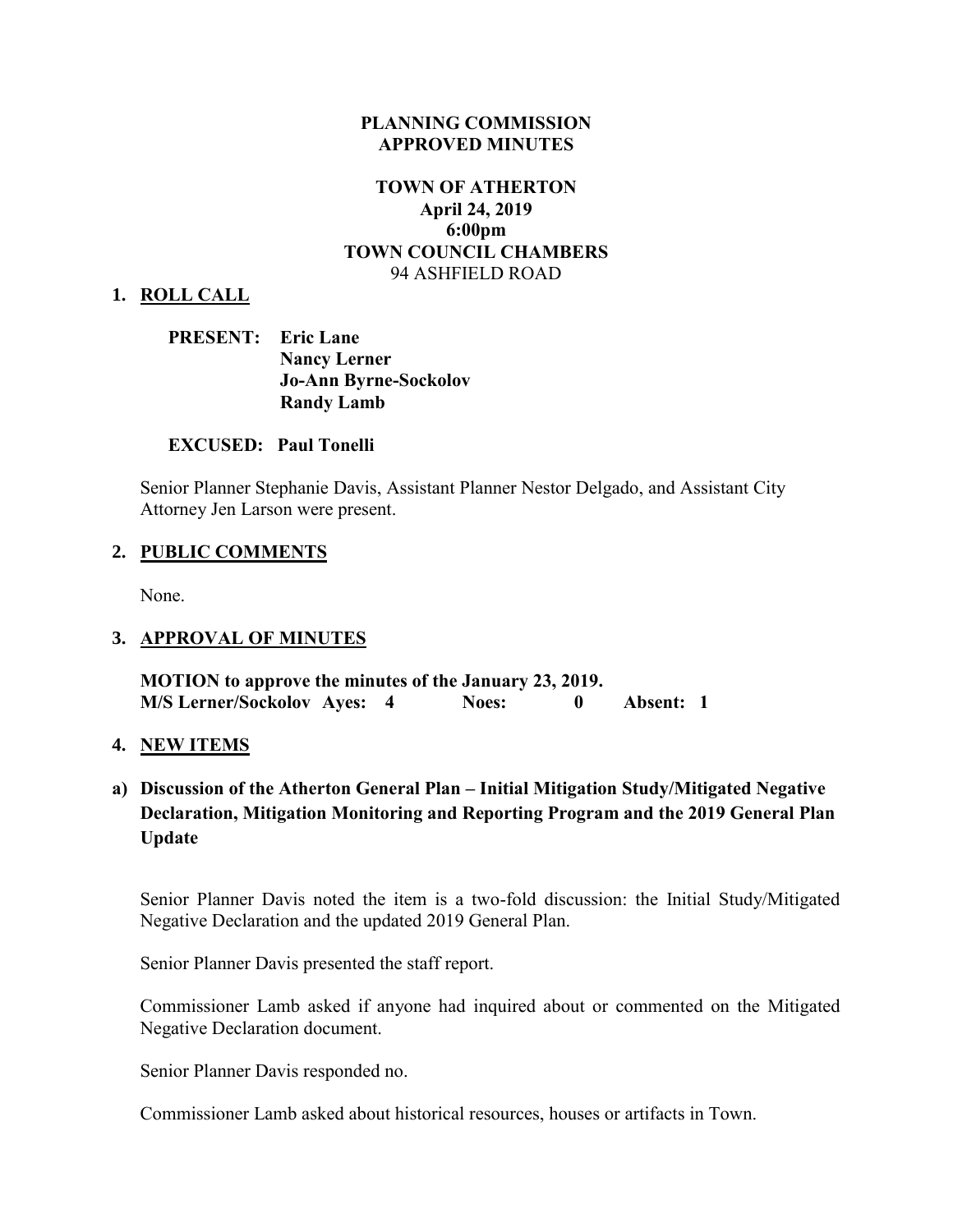Senior Planner Davis responded there are no historical buildings in Town, but there are noted historic structures and artifacts. She noted that the cultural resources mentioned in the Mitigated Negative Declaration refer to archeological resources.

Commissioner Lamb asked about if any architects were present in the General Plan meetings.

Senior Planner Davis responded two architects were present at the Community Workshop.

Senior Planner Davis presented the updates to the 2019 General Plan.

Commissioner Lerner brought up concerns regarding the Grand Boulevard initative along El Camino Real.

Commissioner Sockolov asked if working with other communities on traffic congestion solutions is included in General Plan.

Senior Planner Davis responded the Traffic study has reference to this, as well as the Climate Action Plan.

The Commission discussed Town local and through traffic.

Chair Lane asked if Accessory Dwelling Units (ADU) have a separate address.

Senior Planner Davis answered that they require separate addresses and separate meters for utilities.

Commissioner Lamb asked if there is anything in the General Plan regarding a school teacher's ability to afford to live in Town.

Senior Planner Davis responded the Housing Element was not being updated as part of this process, and goes through its own update under a separate, state mandated process.

# **5. COMMISSIONERS' REPORT**

Chair Lane mentioned the Civic Center Groundbreaking ceremony.

Commissioner Lamb requested staff look into work still being done on 46 Almendral. He also asked about the full site development at 88 Park.

Senior Planner Davis mentioned there were circumstances being addressed regarding 88 Park.

Chair Lane asked about Middlefield Road piping work.

Senior Planner Davis responded she will check in with Public Works Director.